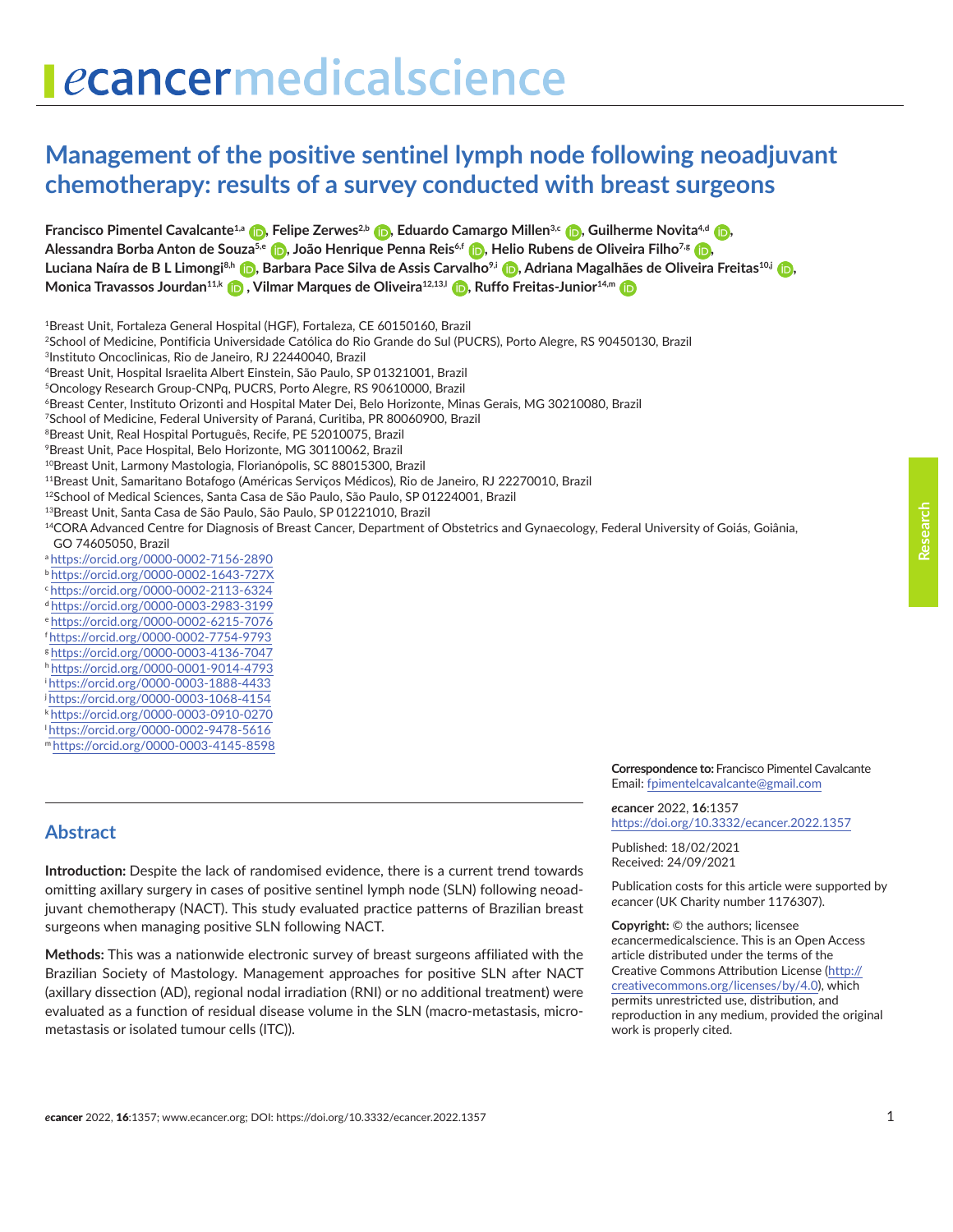**Results:** Survey response rate was 49%, with 799/1,627 questionnaires returned. Most respondents were <50 years old (61%), lived in southeastern Brazil (50%), in a major city (67%), worked in an academic institute (80%) and were board-certified (80%). AD recommendation rate decreased according to residual nodal disease volume: 91% of respondents recommended AD for cases of macro-metastasis, 64% for micrometastasis and 38% for ITC (*p* < 0.00001). Furthermore, 35% would recommend no additional surgery for micro-metastasis, while 27% would recommend no treatment at all for ITC (*p* < 0.00001). Not working in an academic institute was associated with RNI for micro-metastasis (*p* = 0.02), but not for macro-metastasis or ITC. Being board-certified did not affect axillary management.

**Conclusion:** Most respondents would recommend AD and/or RNI in residual nodal disease following NACT irrespective of disease volume. Nevertheless, a trend towards surgical de-escalation was found with low-volume disease (micro-metastasis and ITC). Ongoing randomised trials will clarify the impact of this trend.

**Keywords:** *breast cancer, neoadjuvant chemotherapy, residual nodal disease, sentinel lymph node biopsy, axillary dissection, regional nodal irradiation*

#### **Introduction**

Sentinel lymph node (SLN) biopsy is the approach of choice in axillary surgery for patients with early breast cancer and clinically negative axilla [\[1, 2\].](#page-8-0) The technique provides excellent regional control compared to axillary dissection (AD) and a lower rate of lymphedema. Currently, AD has also been safely omitted during upfront surgery in cases in which there is only limited disease in the SLN [3-6]. The possibility of reducing the extent of axillary surgery has been evaluated in different situations in order to decrease rates of surgical morbidity while still guaranteeing accurate staging information, which is crucial for the planning of adjuvant treatment  $[7-9]$ .

Systemic neoadjuvant chemotherapy (NACT), traditionally used in locally advanced breast cancer to facilitate breast-conserving surgery, has now been recommended to enable downstaging in clinically positive axillae. This strategy has shown acceptable false-negative rates comparable to upfront surgery with the resection of three or more negative SLN or the removal of the previously clipped node [7-11]. Nevertheless, omitting AD of positive SLN following NACT remains a much-debated issue.

An ongoing randomised clinical trial sponsored by the Alliance for Clinical Trials in Oncology [\[12\]](#page-9-0) is evaluating the possibility of substituting AD for axillary radiation in patients with positive SLN following NACT. The concept that low-volume disease in the SLN can respond well to the local treatment either with radiotherapy or AD without involving any significant difference in overall survival (OS) was well documented in the AMAROS (After Mapping of the Axila: Radiotherapy or Surgery) trial [\[5\].](#page-8-0) However, randomised clinical trial data are still expected to clarify whether this concept is also valid in cases of residual low-volume disease in the SLN after NACT. The debate remains open on whether this state of disease could lead to a poorer prognosis and an increased likelihood of local recurrence, ultimately requiring AD. Until the results of the currently ongoing randomised clinical trial on this subject are available, the relevant breast societies still recommend AD if residual axillary disease after NACT is detected [\[12–14\].](#page-9-0)

Regardless of these recommendations following NACT, in recent years, there has been a growing trend towards omitting additional axillary surgery despite the lack of evidence from randomised clinical trials focusing on this particular clinical endpoint. In routine clinical practice, breast surgeons are sometimes confronted with different situations such as when SLN biopsy is negative on frozen section but found to be positive/metastatic on paraffin section, with the surgeon then making the decision not to return the patient to the operating room to reoperate the axilla [\[15–18\].](#page-9-0) Indeed, although guidelines recommended AD if there is any residual disease after NACT, in practice, if residual disease is not detected at the time of frozen section biopsy but only in the definitive result, regional nodal irradiation (RNI) without AD can be considered by the multidisciplinary team [\[14\].](#page-9-0) Therefore, specific surveys on this subject are of the utmost importance in understanding what occurs in real world practice.

The principal objective of this study was to evaluate current trends among breast surgeons affiliated with the Brazilian Society of Mastology (SBM) with respect to their approach to axillary surgery following NACT with a positive SLN, particularly based on nodal disease volume.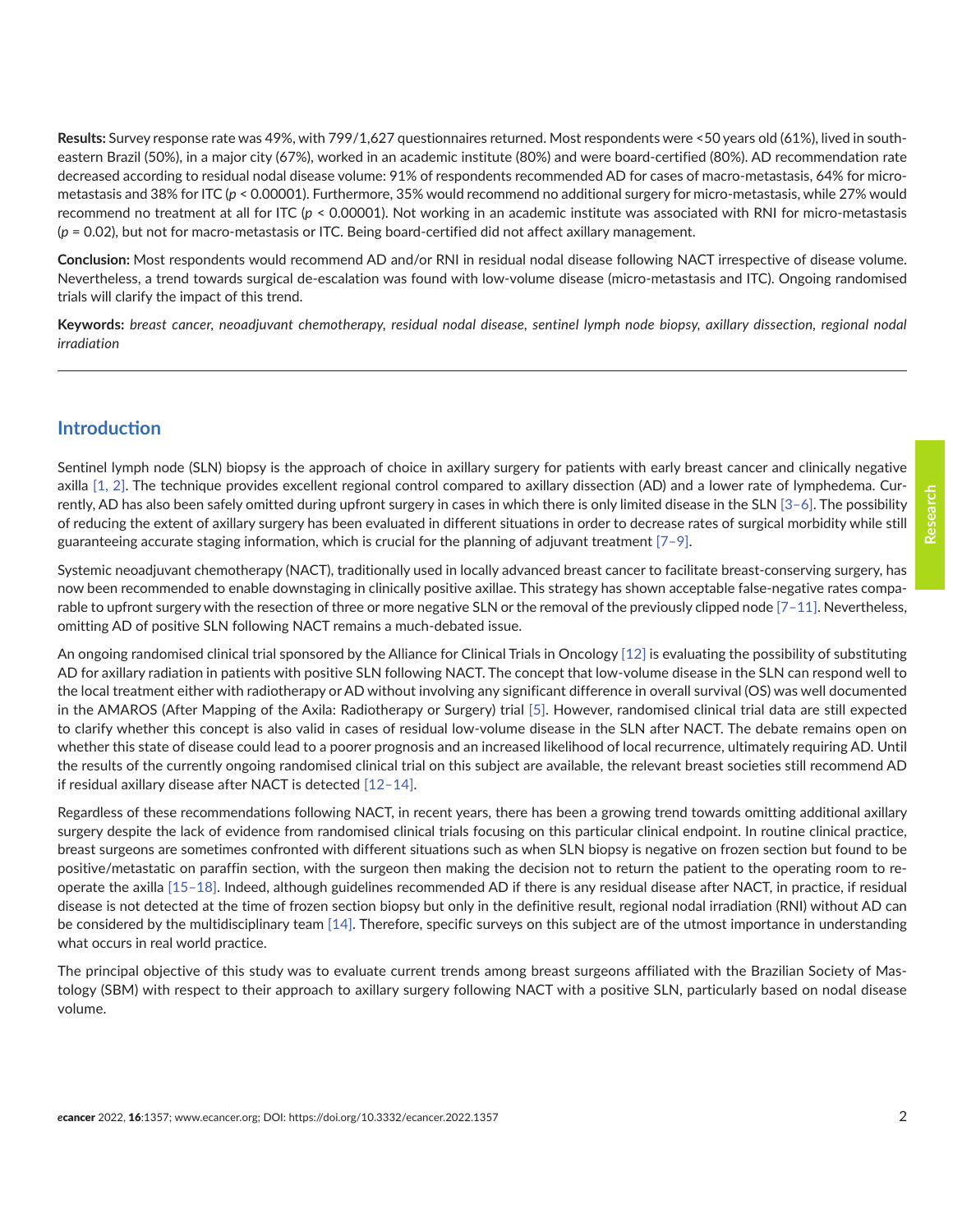# **Materials and methods**

This is the second part of a nationwide electronic survey conducted between 25 June and 24 August 2020 with 1,627 breast surgeons affiliated with the SBM. While the first part of this survey referred to the management of positive SLN in upfront surgery (results in press), the current analysis refers to the management of the axilla in cases of positive SLN after NACT, in the presence of macro-metastasis, micrometastasis or isolated tumour cells (ITC) in the SLN.

The SBM membership criteria require medical residency and/or board-certification in breast diseases. In Brazil, there is a specific medical residency program aimed at training specialists in breast surgery. Most of the SBM members work primarily on the treatment of breast cancer and most are board-certified by the Brazilian Medical Association. In this study, all the participants were specialists in breast cancer surgery and members of the SBM, although in some cases their specialist diploma had not been board-certified by the SBM itself.

The SBM provided data on the age and sex of its members, the region in which they worked, and whether or not they were board-certified. This allowed those who completed and returned the questionnaire to be compared with the group of non-respondents. The SBM adopts the international guideline recommendations for the technique of SLN biopsy. However, since most of the oncology institutes in the country do not have access to nuclear medicine services, blue dye alone tends to be used as a lymph node marker for the majority of patients [\[16, 17\].](#page-9-0)

The survey contained questions aimed at obtaining participants' demographic data: age, sex, the region in which they worked (southeast, northeast, south, north or mid-west of the country), whether they were board-certified in breast surgery and whether or not they worked in an academic institute. For each category of disease volume in the SLN (macro-metastasis, micro-metastasis or ITC), there were three possible answers: AD, RNI or no additional treatment. According to the Tumor size, Lymph Nodes, Metastasis (TNM) classification of malignant tumours, macro-metastasis was defined as >2 mm in the SLN, micro-metastasis as ≤2 and >0.2 mm, and ITC as ≤0.2 mm. The survey questionnaire is shown in Figure 1.

The internal review board of the SBM approved the study protocol and waived the requirement for informed consent since the questionnaires were to be answered anonymously. The data were analysed using Statistical Package for the Social Sciences, version 26.0. The demographic profile of the study sample and the management approach used by the respondents were evaluated using measures of absolute (*n*) and relative frequency (%). Relative frequencies were analysed according to the number of participants answering each individual question. The association between demographic characteristics and the management approach adopted was analysed using contingency tables and Pearson's post-hoc chi-square test. Significance was set at 5% (*p* < 0.05).

|                             | Questions                                                                                            |                 |            | Possible answers           |           |       |
|-----------------------------|------------------------------------------------------------------------------------------------------|-----------------|------------|----------------------------|-----------|-------|
| Demographic characteristics |                                                                                                      |                 |            |                            |           |       |
| 1                           | How old are you?                                                                                     | (Open question) |            |                            |           |       |
| $\overline{2}$              | Sex                                                                                                  | Female          | Male       |                            |           |       |
| 3                           | Are you a board-certified breast specialist?                                                         | <b>Yes</b>      | <b>No</b>  |                            |           |       |
| 4                           | Do you work in an institute that deals exclusively with<br>cancer or in a treatment referral centre? | Yes             | <b>No</b>  |                            |           |       |
| 5                           | In which region of Brazil do you work?                                                               | North           | Northeast  | Midwest                    | Southeast | South |
| 6                           | Do you live in a state capital city?                                                                 | Yes             | No         |                            |           |       |
|                             | Management                                                                                           |                 |            |                            |           |       |
| 7                           | What is your approach in cases of a SLN with macro-<br>metastasis (>2 mm) following NACT?            | <b>AD</b>       | <b>RNI</b> | No additional<br>treatment |           |       |
| 8                           | What is your approach in cases of a SLN with micro-<br>metastasis (>0.2 and ≤2 mm) following NACT?   | <b>AD</b>       | <b>RNI</b> | No additional<br>treatment |           |       |
| 9                           | What is your approach in cases of a SLN with ITCs $(50.2)$<br>mm) following NACT?                    | AD              | <b>RNI</b> | No additional<br>treatment |           |       |

**Figure 1. Box showing the survey questionnaire and the options given as possible answers.**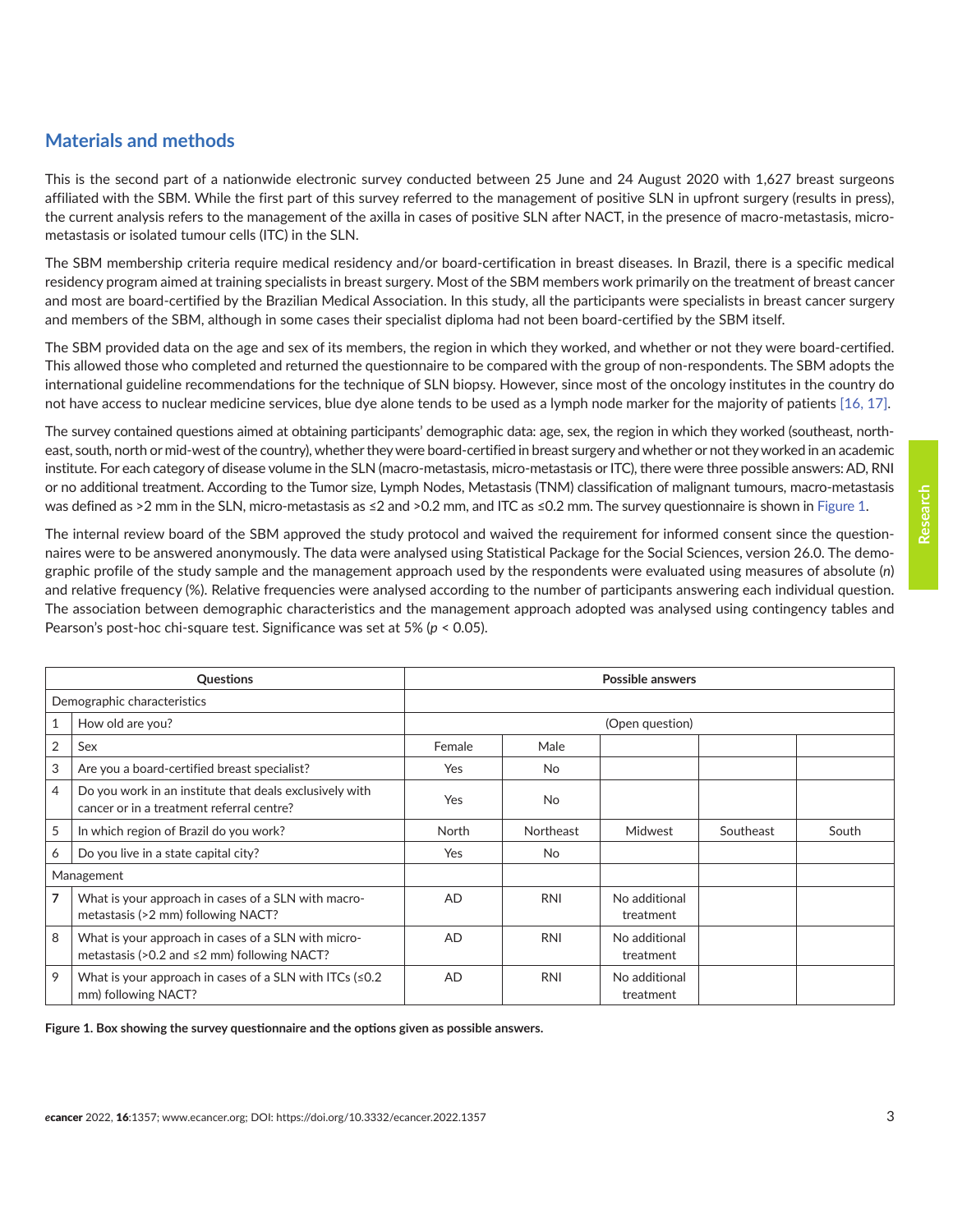#### **Results**

Of the 1,627 questionnaires sent out to SBM members, 799 were completed and returned, resulting in a response rate of 49%. Of the respondents, 61% were under 50 years of age, 49% were female, and 80% were board-certified breast surgeons. In relation to their place of work, 80% worked in an academic institute or in an institute working exclusively with breast cancer. Most (67%) lived in a state capital city and 50% lived in the southeast of the country compared to 21% in the northeast, 14% in the south, 9% in the mid-west and 3% in the north of Brazil (Table 1). The group of surgeons who answered the questionnaire was similar to the group of non-respondents in terms of sex  $(p = 0.13)$ , the region of the country in which they lived/worked  $(p = 0.99)$  and board-certification  $(p = 13)$ . The only significant difference between the two groups refers to a predominance of non-respondents in the subgroup of individuals aged ≥70 years (*p* < 0.01) ([Table 2](#page-4-0)).

For the purposes of describing axillary management when there is residual disease following NACT, three different possibilities of residual disease are considered here: macro-metastasis, micro-metastasis and isolated tumor cells, as already mentioned in the methods section. There are also three different options of possible axillary management: AD, RNI and no treatment.

If macro-metastasis were present in the SLN following NACT, 91% (*n* = 732) of respondents would recommend AD compared to 6% who would recommend RNI alone and 2% who would recommend no additional axillary treatment. In the case of low-volume disease in the SLN, however, a significant change was seen: in cases of micro-metastasis, 35% of surgeons would not recommend any additional surgery (*p* < 0.00001), with 26.5% recommending RNI and 8.6% no further additional local treatment in the axilla. The same was also found with ITC, with 61% of respondents not recommending AD (only 38% would recommend AD, while 34% would recommend RNI and 27% would recommend no further treatment) [\(Tables 3](#page-4-0) and [4\)](#page-4-0).

| Characteristics                | n   | %    |
|--------------------------------|-----|------|
| Age group                      |     |      |
| <50 years                      | 493 | 61.7 |
| ≥50 years                      | 265 | 33.2 |
| Sex                            |     |      |
| Female                         | 394 | 49.3 |
| Male                           | 405 | 50.7 |
| Board certification            |     |      |
| <b>No</b>                      | 155 | 19.4 |
| Yes                            | 644 | 80.6 |
| Works in an academic institute |     |      |
| No                             | 157 | 19.6 |
| Yes                            | 642 | 80.4 |
| Region of residence            |     |      |
| Midwest                        | 74  | 9.3  |
| Northeast                      | 172 | 21.5 |
| North                          | 27  | 3.4  |
| Southeast                      | 407 | 50.9 |
| South                          | 119 | 14.9 |
| Lives in a state capital city  |     |      |
| <b>No</b>                      | 257 | 32.2 |
| Yes                            | 542 | 67.8 |

|  |  |  | Table 1. Demographic characteristics of the respondents. |  |
|--|--|--|----------------------------------------------------------|--|
|  |  |  |                                                          |  |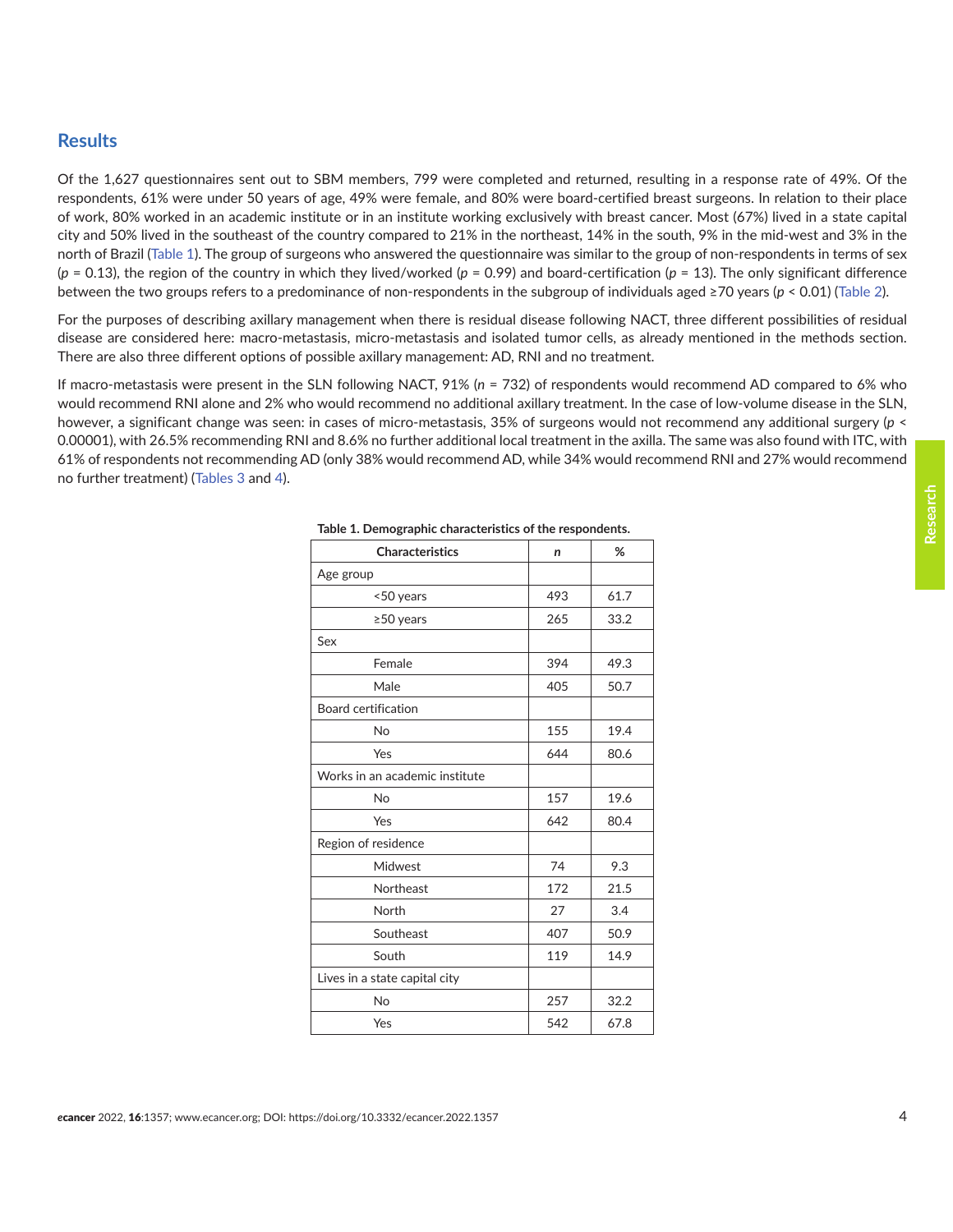| <b>Characteristics</b>         | Non-respondents<br>$(n = 828; 50.9%)$ |      | <b>Respondents</b><br>$(n = 799; 49.1\%)$ |      | Total<br>$(n = 1,627)$ |      | $p$ -value <sup>a</sup> |
|--------------------------------|---------------------------------------|------|-------------------------------------------|------|------------------------|------|-------------------------|
|                                | $\mathsf{n}$                          | %    | n                                         | %    | $\mathsf{n}$           | %    |                         |
| Sex                            |                                       |      |                                           |      |                        |      | 0.13                    |
| Male                           | 389                                   | 46.9 | 405                                       | 50.6 | 793                    | 48.7 |                         |
| Female                         | 439                                   | 53.1 | 394                                       | 49.3 | 834                    | 51.3 |                         |
| Age group (years) <sup>c</sup> |                                       |      |                                           |      |                        |      | < 0.01                  |
| ~130                           | 16                                    | 2.0  | 14                                        | 1.8  | 30                     | 1.9  |                         |
| $31 - 40$                      | 262                                   | 32.8 | 284                                       | 37.5 | 546                    | 35.3 |                         |
| $41 - 50$                      | 208                                   | 26.0 | 217                                       | 28.6 | 425                    | 29.2 |                         |
| $51 - 60$                      | 156                                   | 19.5 | 154                                       | 20.3 | 300                    | 19.4 |                         |
| $61 - 70$                      | 87                                    | 10.9 | 67                                        | 8.8  | 154                    | 9.9  |                         |
| >70                            | 68 <sup>b</sup>                       | 8.5  | 22                                        | 2.9  | 90                     | 5.8  |                         |
| Region of residence            |                                       |      |                                           |      |                        |      | 0.99                    |
| Southeast                      | 419                                   | 50.6 | 407                                       | 50.9 | 826                    | 50.7 |                         |
| Northeast                      | 177                                   | 21.4 | 172                                       | 21.5 | 348                    | 21.3 |                         |
| South                          | 123                                   | 14.8 | 119                                       | 14.9 | 243                    | 14.9 |                         |
| Midwest                        | 80                                    | 9.7  | 74                                        | 9.3  | 154                    | 9.4  |                         |
| North                          | 29                                    | 3.5  | 27                                        | 3.4  | 56                     | 3.4  |                         |
| Board certification            |                                       |      |                                           |      |                        |      | 0.13                    |
| Yes                            | 693                                   | 83.7 | 644                                       | 80.6 | 1341                   | 82.4 |                         |
| <b>No</b>                      | 135                                   | 16.3 | 155                                       | 19.4 | 286                    | 17.6 |                         |

<span id="page-4-0"></span>**Table 2. Demographic characteristics of respondents versus non-respondents.**

a Pearson's chi-square test

b Post hoc

c Data analysed as a function of the number of individuals who answered the question

|  | Table 3. Management of the positive SLN following NACT according to nodal disease volume. |
|--|-------------------------------------------------------------------------------------------|
|  |                                                                                           |

| Management approach | Macro-metastasis | Micro-metastasis | <b>ITCs</b> |
|---------------------|------------------|------------------|-------------|
| AD                  | 732 (91.6%)      | 518 (64.8%)      | 311 (38.9%) |
| <b>RNI</b>          | 50 (6.3%)        | 212 (26.5%)      | 272 (34%)   |
| No treatment        | 17(2.1%)         | 69 (8.6%)        | 216 (27%)   |

|  | Table 4. Surgical versus non-surgical management of positive SLN following NACT according to nodal disease volume. |  |
|--|--------------------------------------------------------------------------------------------------------------------|--|
|  |                                                                                                                    |  |

| Management approach $b$             | Macro-metastasis | Micro-metastasis | <b>ITCs</b> |
|-------------------------------------|------------------|------------------|-------------|
| AD <sup>b</sup>                     | 732 (91.6%)      | 518 (64.8%)      | 311 (38.9%) |
| Non-surgical approach <sup>ab</sup> | 67 (8.3%)        | 281 (35.1%)      | 488 (61%)   |

a RNI or no further treatment at all

b Person's chi-square test: *p*-value < 0.00001

SLN: Sentinel lymph node; NACT: Neoadjuvant chemotherapy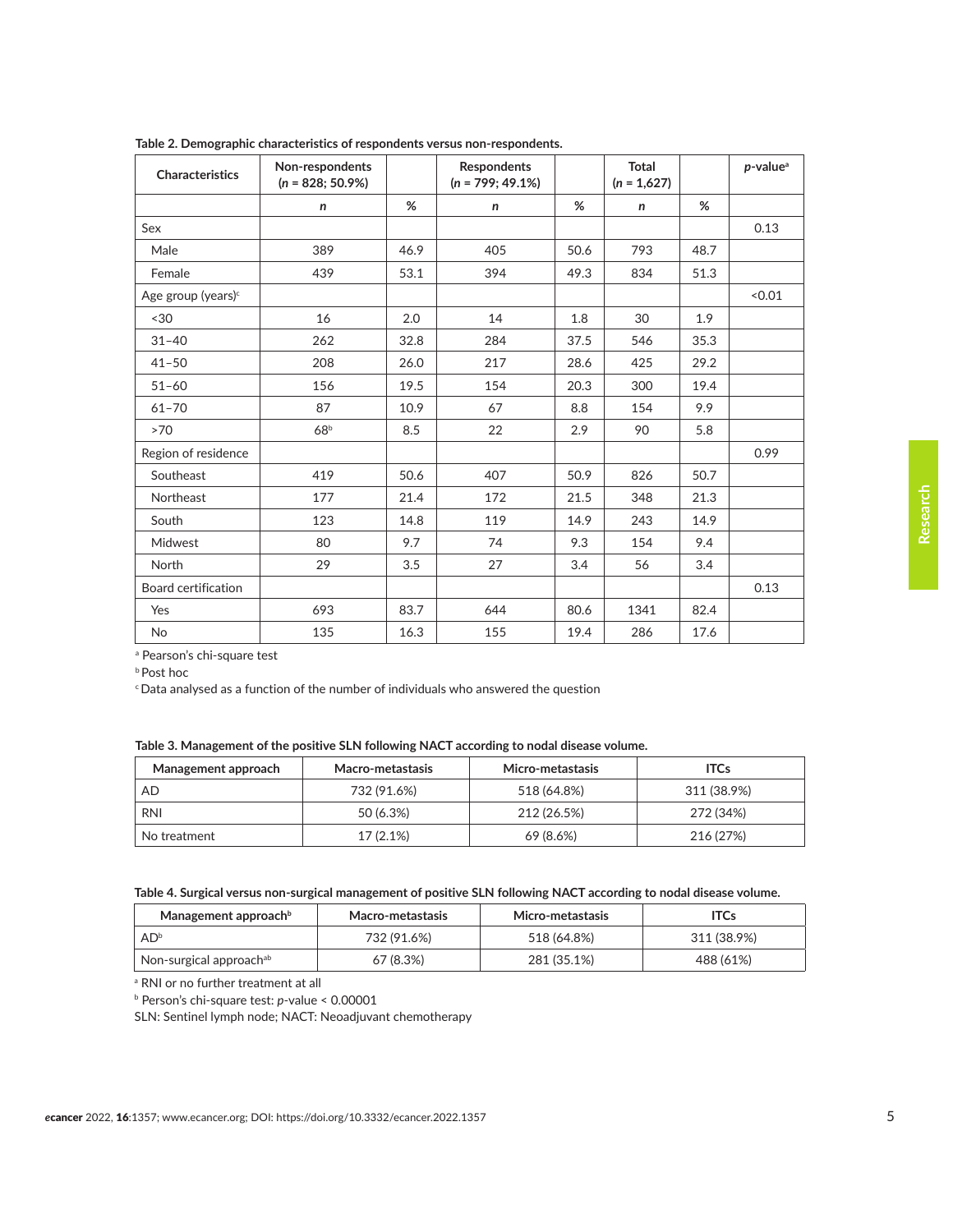| Management approach<br>per nodal disease volume | <b>No</b><br>n (%) | Yes<br>n (%) | p-value    |
|-------------------------------------------------|--------------------|--------------|------------|
| Surgeon works in an academic institute          |                    |              |            |
| Macro-metastasis                                |                    |              |            |
| <b>RNI</b>                                      | 15 (9.6%)          | 35 (5.5%)    | $p = 0.14$ |
| <b>AD</b>                                       | 138 (87.9%)        | 594 (92.5%)  |            |
| No treatment                                    | 4 (2.5%)           | 12 (2.0%)    |            |
| Micro-metastasis                                |                    |              |            |
| <b>RNI</b>                                      | 55 (35.0%)         | 157 (24.5%)  | $p = 0.02$ |
| <b>AD</b>                                       | 88 (56.1%)         | 430 (67.0%)  |            |
| No treatment                                    | 14 (8.9%)          | 55 (8.6%)    |            |
| <b>ITCs</b>                                     |                    |              |            |
| <b>RNI</b>                                      | 58 (36.9%)         | 214 (33.3%)  | $p = 0.05$ |
| <b>AD</b>                                       | 48 (30.6%)         | 263 (41.0%)  |            |
| No treatment                                    | 51 (32.5%)         | 165 (25.7%)  |            |
| Surgeon is board-certified                      |                    |              |            |
| Macro-metastasis                                |                    |              |            |
| <b>RNI</b>                                      | 12 (7.7%)          | 38 (5.9%)    | $p = 0.62$ |
| <b>AD</b>                                       | 139 (89.7%)        | 593 (92.1%)  |            |
| No treatment                                    | 4(2.6%)            | 13 (2.0%)    |            |
| Micro-metastasis                                |                    |              |            |
| <b>RNI</b>                                      | 40 (25.8%)         | 172 (26.7%)  | $p = 0.88$ |
| <b>AD</b>                                       | 100 (64.5%)        | 418 (64.9%)  |            |
| No treatment                                    | 15 (9.7%)          | 54 (8.4%)    |            |
| <b>ITCs</b>                                     |                    |              |            |
| <b>RNI</b>                                      | 55 (35.5%)         | 217 (33.7%)  | $p = 0.37$ |
| <b>AD</b>                                       | 65 (41.9%)         | 246 (38.2%)  |            |
| No treatment                                    | 35 (22.6%)         | 181 (28.1%)  |            |

**Table 5. Management of the positive SLN after NACT according to place of work and board-certification.**

SLN: Sentinel lymph node; NACT: Neoadjuvant chemotherapy

The extent of the treatment recommended decreased as a function of the volume of the disease. In cases in which ITC are present, 61% of respondents would recommend no surgical treatment compared to 35% if micro-metastasis is present and only 8% if there is macro-metastasis. For the purpose of analysis, RNI and no treatment have been grouped together as 'no further surgical treatment' ([Table 4\)](#page-4-0).

In the present study, not working in an academic institute was associated with recommending RNI in cases of micro-metastasis ( $p = 0.02$ ); however, there was no such effect in cases of macro-metastasis (*p* = 0.14) or ITC (*p* = 0.05). On the other hand, whether the surgeon was board-certified had no effect on answers, irrespective of the volume of disease in the SLN (Table 5).

# **Discussion**

Most Brazilian breast surgeons participating in this survey would recommend AD in cases of residual disease in the SLN following NACT, particularly when involving macro-metastasis. A recent survey conducted with North American breast cancer providers on the extrapolation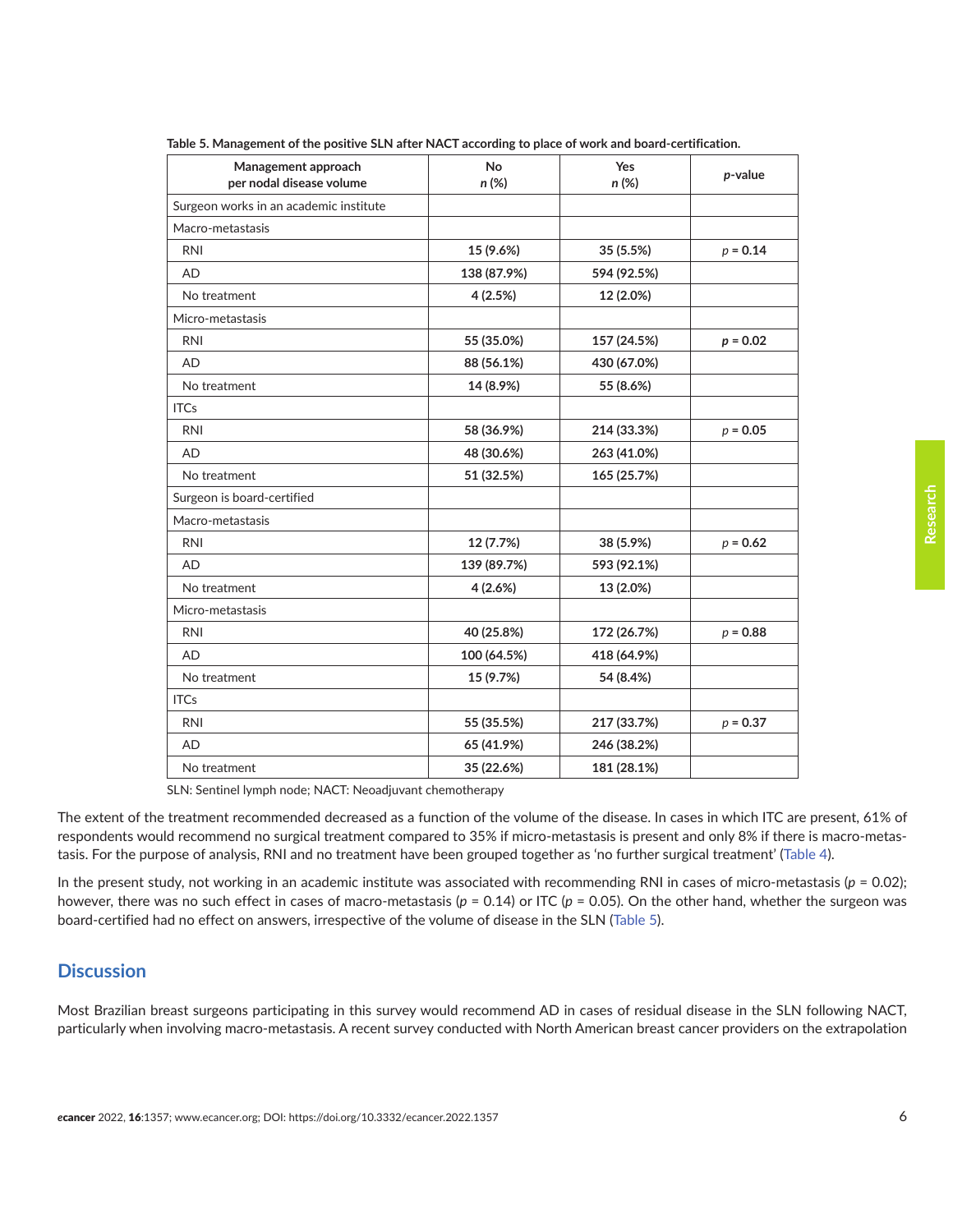of axillary management to situations not covered by the Z0011 criteria, including patients treated with systemic NACT, found that 85% of respondents believed that more data would have to be available for clinical practice to change [\[18\]](#page-9-0). On the other hand, increased interest in omitting AD in such cases has been noted. One study, conducted using data from the National Cancer Database (NCDB), evaluated the trend for axillary surgery following NACT in patients with clinically node positive disease prior to and following publication of the Z0011 study. The rate of SLN biopsy alone increased from 25.6% in 2006 to 33.2% in 2012 in patients submitted to breast-conserving surgery (*p* < 0.01). That finding indicates that the results of the Z0011 in upfront surgery are being extrapolated to the situation of neoadjuvant treatment [\[15\].](#page-9-0)

The Z0011 study confirmed the safety of omitting AD in patients with one or two positive SLNs in upfront surgery; however, that study excluded patients submitted to NACT [\[3\]](#page-8-0). There are no prospective, randomised studies on the oncologic safety of omitting AD in cases of residual disease in the SLN following NACT. A small retrospective study involving a short follow-up time in 161 patients with positive SLN after NACT detected no difference in regional control at 3 years, irrespective of the extent of axillary surgery; however, neither control of the disease nor survival was predicted [\[19\].](#page-9-0) The question remains whether AD would have an impact on the control of the disease or whether RNI could substitute it. A study conducted using data from the NCDB compared patients with positive SLN following NACT submitted to SLN dissection (removal of ≤4 lymph nodes) and RNI (*n* = 304) to a group submitted to AD and RNI (*n* = 1,313), following a design that was similar to that used in the ongoing ALLIANCE A011202 randomised, phase III, clinical trial [\[20\].](#page-9-0) Survival was poorer in the cases in which AD was omitted (HR = 1.7; 95% CI: 1.3–2.2; *p* < 0.001), with a 5-year survival rate of 71% compared to 77% in the AD group (*p* = 0.01). In that same study, an exploratory analysis showed SLN dissection to be comparable to AD in patients with hormone-positive tumours and with metastasis in a single lymph node, a finding more compatible with the results of the Z11 in upfront surgery. A retrospective study on patients receiving NACT between 2008 and 2013 in a single Korean institute involved only patients with one or two positive SLN following NACT who were followed up for a mean of 71 months. SLN biopsy alone (*n* = 98) was compared to AD (*n* = 98), with results showing no difference in OS (92.1% versus 91.1%; *p* = 0.809) [\[21\].](#page-9-0) Nevertheless, those studies could have involved biases with respect to lower-risk patients being selected for SLN biopsy alone, while recommending AD for those with greater residual nodal burden, thus affecting the results.

The presence of low-volume disease in the lymph node following NACT has also been a topic of debate. In the present analysis, 91% of the surgeons would recommend AD in cases of macro-metastasis; however, a trend was seen towards de-escalation with respect to axillary surgery in cases of micro-metastasis and ITC, with 35% and 61% of surgeons, respectively, not recommending any additional surgery. These findings could possibly reflect a belief that in cases of micro-metastasis and ITC following NACT the oncological outcome would be similar to that found in pathologically negative cases, as occurs in upfront surgery [\[19\]](#page-9-0). Historically, the presence of low-volume residual disease in the lymph node following NACT has generated controversy with respect to disease-free survival and OS. A retrospective review evaluated the burden of residual disease in positive SLN following NACT and showed a high additional tumour burden, irrespective of whether it consisted of micro-metastasis (59%) or macro-metastasis (63%), as a possible indicator for AD [\[22\].](#page-9-0) In another study conducted using the databases from the Dana-Farber/Brigham and Women's Cancer Center and the NCDB, the presence of residual ITC and micro-metastasis was associated with poorer disease-free survival when compared to the absence of disease in the lymph node. That study concluded that following NACT, a low volume of residual disease implied a poorer prognosis compared to negative nodes, particularly in patients with triple-negative and HER2 tumours [\[23\]](#page-9-0). In fact, the burden of residual disease in the axilla following NACT and a positive SLN appears to be high, irrespective of tumour subtype [\[24\].](#page-9-0) On the other hand, a study of cancer records in the Netherlands involving 1,347 patients with an initially positive lymph node treated with NACT and submitted to AD showed comparable disease-free and OS rates in ypN0 and ypNitc/mic patients, but significantly different rates in ypN0 and ypN1-3 patients, with this latter group being associated with a less favourable prognosis [\[25\].](#page-9-0) Another study conducted with 98 patients submitted to AD following NACT and with residual disease in the SLN reported similar results in the group with micro-metastasis and in the group with negative SLN, with these groups having a more favourable outcome when compared to the cases involving macro-metastasis [\[26\]](#page-9-0). Again, the question is whether AD can be omitted in such cases. During the 2021 St. Gallen International Breast Cancer Consensus Conference, the topic of axillary surgery following NACT and residual disease in the SLN generated much debate. According to 73% of the panellists, AD should be recommended whenever macro-metastasis is identified; however, 60% opposed AD when micro-metastasis was present and 89% opposed any additional axillary surgery when the only finding in the SLN was ITC [\[27\].](#page-10-0) These results show a tendency towards de-escalation in axillary surgery, particularly in cases of low-volume disease in the SLN following NACT; however, the question of micro-metastasis was fiercely debated, showing that, indeed, the lack of randomised clinical trials on this issue still leaves many surgeons uncomfortable at omitting AD.

There are some limitations associated with the present study. Since it consists of a survey, it is impossible to guarantee that these results would be applicable in real life. The response rate of 49% is another limitation; however, there was no statistically significant difference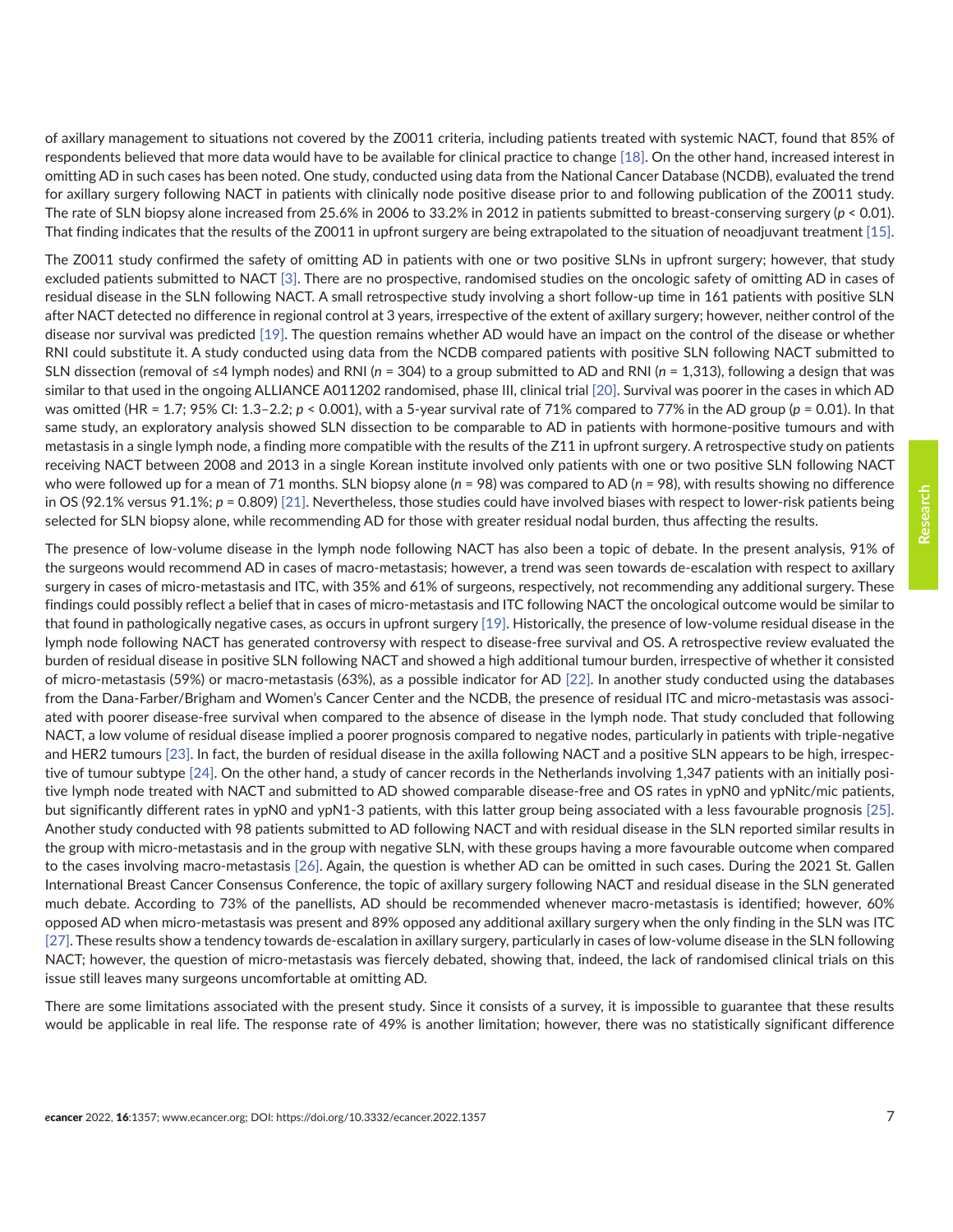between the group of surgeons who completed and returned the questionnaire and those who did not. The fact that no question was included in the survey on how to manage a positive SLN after neoadjuvant endocrine therapy (NET) may represent a further limitation. In our opinion, however, these are different circumstances compared to NACT, particularly in initially clinically node-negative (cN0) cases. In general, pathologic complete response following NET is not expected and the prognosis is therefore different [\[28\].](#page-10-0) A study conducted with data from the NCDB and from a single institute evaluated the burden of residual disease following NET and the type of axillary surgery performed: SLN biopsy or AD. More than 90% of the patients in both cohorts had cN0 axilla at the initial presentation and had fewer than three positive lymph nodes at final pathology, with no difference in OS irrespective of the type of axillary surgery [\[29\].](#page-10-0) This finding suggests that patients who are initially cN0 and SLN-positive following NET could be similar in profile to those of the Z0011 study; hence, AD could be omitted.

# **Conclusions**

The present results suggest that the majority of respondents would recommend AD or RNI when residual disease is identified in the SLN following NACT irrespective of the volume of residual disease in the lymph node. There was, however, a trend towards de-escalation of surgery in cases of low-volume disease in the SLN. Further studies are required to increase understanding of this type of case, and the results of randomised clinical trials on clinical outcomes will be crucial in optimising axillary surgery. While randomised evidence is awaited, surveys, real world data and survival analyses in cohort studies may contribute to improving understanding of this trend towards extrapolating conservative management in axillary surgery from upfront surgery studies to this scenario after NACT.

# **Acknowledgments**

The authors are grateful to all the affiliated members of the SBM who participated in this study. We also thank Fernanda Pereira Alves and Jéssica Telles Bonavita for their administrative work in providing the relevant demographic data on the SBM members.

#### **Abbreviations**

- AD Axillary dissection
- ITC Isolated tumour cells
- NACT Neoadjuvant chemotherapy
- NET Neoadjuvant endocrine therapy
- RNI Regional nodal irradiation
- SBM Brazilian Society of Mastology
- SLN Sentinel lymph node

#### **Conflicts of interest**

The authors declare that they have no conflicts of interest.

# **Funding**

#### None.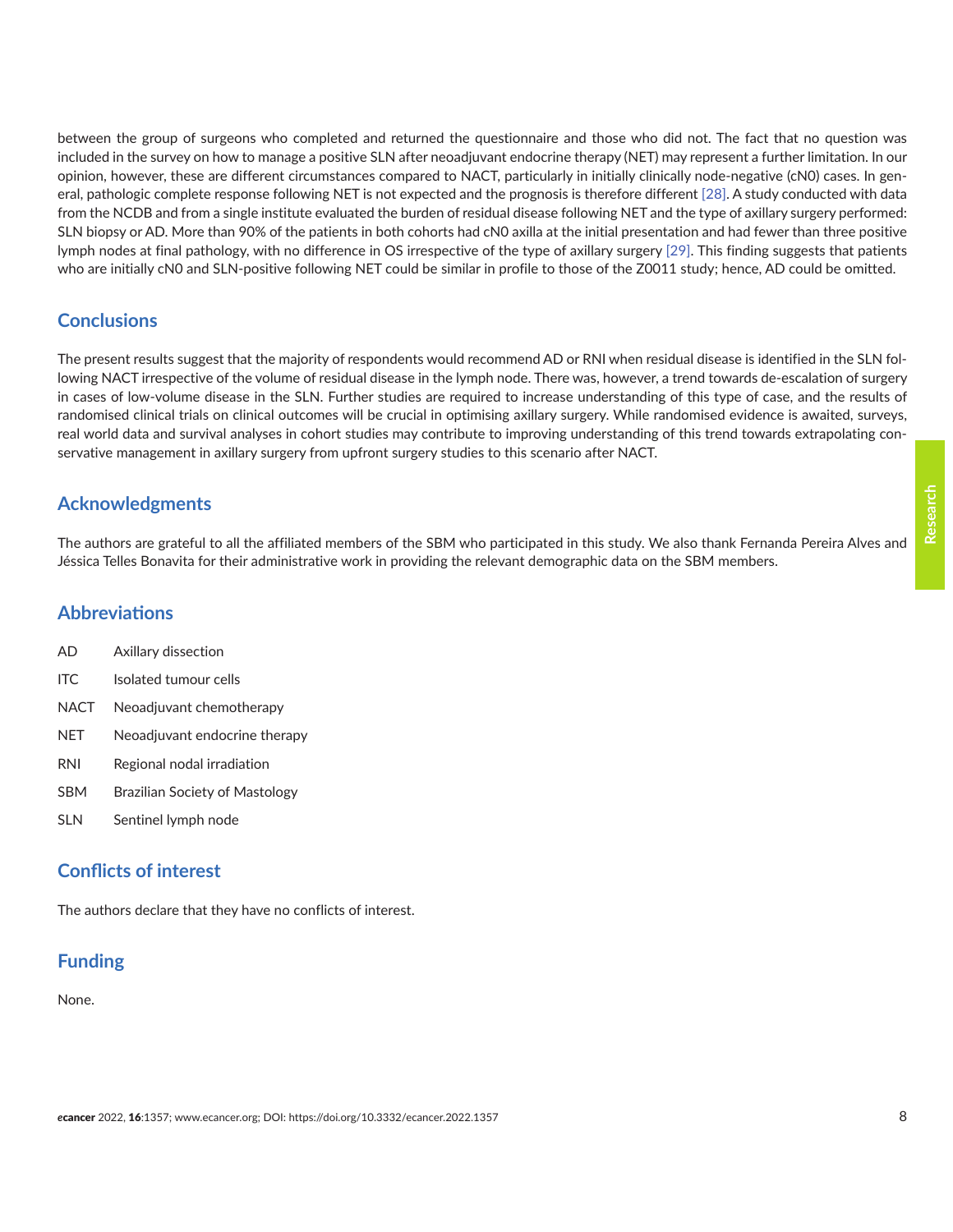# <span id="page-8-0"></span>**Authors' contributions**

**Francisco Pimentel Cavalcante, Felipe Zerwes, Eduardo Camargo Millen and Ruffo Freitas-Junior:** conceptualisation, methodology. **Francisco Pimentel Cavalcante, Felipe Zerwes, Eduardo Camargo Millen, Guilherme Novita, João Henrique Penna Reis, Alessandra Borba Anton de Souza and Ruffo Freitas-Junior:** formal analysis, investigation. **All authors:** data curation, writing - Original draft preparation, writing - reviewing and editing.

#### **References**

- 1. Giuliano AE, Haigh PI, and Brennan MB, *et al* (2000) **Prospective observational study of sentinel lymphadenectomy without further axillary dissection in patients with sentinel node- negative breast cancer** *J Clin Oncol* **18** 2553–2559 [https://doi.org/10.1200/](https://doi.org/10.1200/JCO.2000.18.13.2553) [JCO.2000.18.13.2553](https://doi.org/10.1200/JCO.2000.18.13.2553) PMID: [10893286](http://www.ncbi.nlm.nih.gov/pubmed/10893286)
- 2. Krag DN, Anderson SJ, and Julian TB, *et al* (2007) **Technical outcomes of sentinel-lymph-node resection and conventional axillarylymph-node dissection in patients with clinically node-negative breast cancer: results from the NSABP B-32 randomised phase III trial**  *Lancet Oncol* **8** 881–888 [https://doi.org/10.1016/S1470-2045\(07\)70278-4](https://doi.org/10.1016/S1470-2045(07)70278-4) PMID: [17851130](http://www.ncbi.nlm.nih.gov/pubmed/17851130)
- 3. Giuliano AE, Ballman KV, and McCall L, *et al* (2017) **Effect of axillary dissection vs no axillary dissection on 10-year overall survival among women with invasive breast cancer and sentinel node metastasis: the ACOSOG Z0011 (Alliance) randomized clinical trial** *JAMA* **318** 918–926 <https://doi.org/10.1001/jama.2017.11470>PMID: [28898379](http://www.ncbi.nlm.nih.gov/pubmed/28898379) PMCID: [5672806](http://www.ncbi.nlm.nih.gov/pmc/articles/PMC5672806)
- 4. Galimberti V, Cole BF, and Zurrida S, *et al* (2013) **Axillary dissection versus no axillary dissection in patients with sentinel-node micrometastases (IBCSG 23-01): a phase 3 randomised controlled trial** *Lancet Oncol* **14** 297–305 [https://doi.org/10.1016/S1470-](https://doi.org/10.1016/S1470-2045(13)70035-4) [2045\(13\)70035-4](https://doi.org/10.1016/S1470-2045(13)70035-4) PMID: [23491275](http://www.ncbi.nlm.nih.gov/pubmed/23491275) PMCID: [3935346](http://www.ncbi.nlm.nih.gov/pmc/articles/PMC3935346)
- 5. Donker M, van Tienhoven G, and Straver ME, *et al* (2014) **Radiotherapy or surgery of the axilla after a positive sentinel node in breast cancer (EORTC 10981-22023 AMAROS): a randomised, multicentre, open-label, phase 3 non-inferiority trial** *Lancet Oncol* **15** 1303– 1310 [https://doi.org/10.1016/S1470-2045\(14\)70460-7](https://doi.org/10.1016/S1470-2045(14)70460-7) PMID: [25439688](http://www.ncbi.nlm.nih.gov/pubmed/25439688) PMCID: [4291166](http://www.ncbi.nlm.nih.gov/pmc/articles/PMC4291166)
- 6. Sávolt Á, Péley G, and Polgár C, *et al* (2017) **Eight-year follow up result of the OTOASOR trial: the optimal treatment of the axilla surgery or radiotherapy after positive sentinel lymph node biopsy in early-stage breast cancer: a randomized, single centre, phase III, non-inferiority trial** *Eur J Surg Oncol* **43** 672–679<https://doi.org/10.1016/j.ejso.2016.12.011>
- 7. Boughey JC, Suman VJ, and Mittendorf EA, *et al* (2013) **Sentinel lymph node surgery after neoadjuvant chemotherapy in patients with node-positive breast cancer: the ACOSOG Z1071 (Alliance) clinical trial** *JAMA* **310** 1455–1461 [https://doi.org/10.1001/](https://doi.org/10.1001/jama.2013.278932) [jama.2013.278932](https://doi.org/10.1001/jama.2013.278932) PMID: [24101169](http://www.ncbi.nlm.nih.gov/pubmed/24101169) PMCID: [4075763](http://www.ncbi.nlm.nih.gov/pmc/articles/PMC4075763)
- 8. Kuehn T, Bauerfeind I, and Fehm T, *et al* (2013) **Sentinel-lymph-node biopsy in patients with breast cancer before and after neoadjuvant chemotherapy (SENTINA): a prospective, multicentre cohort study** *Lancet Oncol* **14** 609–6018 [https://doi.org/10.1016/S1470-](https://doi.org/10.1016/S1470-2045(13)70166-9) [2045\(13\)70166-9](https://doi.org/10.1016/S1470-2045(13)70166-9) PMID: [23683750](http://www.ncbi.nlm.nih.gov/pubmed/23683750)
- 9. Boileau JF, Poirier B, and Basik M, *et al* (2015) **Sentinel node biopsy after neoadjuvant chemotherapy in biopsy-proven node-positive breast cancer: the SN FNAC study** *J Clin Oncol* **33** 258–264 <https://doi.org/10.1200/JCO.2014.55.7827>
- 10. Kahler-Ribeiro-Fontana S, Pagan E, and Magnoni F, *et al* (2021) **Long-term standard sentinel node biopsy after neoadjuvant treatment in breast cancer: a single institution ten-year follow-up** *Eur J Surg Oncol* **47** 804–812 <https://doi.org/10.1016/j.ejso.2020.10.014>
- 11. Enokido K, Watanabe C, and Nakamura S, *et al* (2016) **Sentinel lymph node biopsy after neoadjuvant chemotherapy in patients with an initial diagnosis of cytology-proven lymph node-positive breast cancer** *Clin Breast Cancer* **16** 299–304 [https://doi.org/10.1016/j.](https://doi.org/10.1016/j.clbc.2016.02.009) [clbc.2016.02.009](https://doi.org/10.1016/j.clbc.2016.02.009) PMID: [26993216](http://www.ncbi.nlm.nih.gov/pubmed/26993216)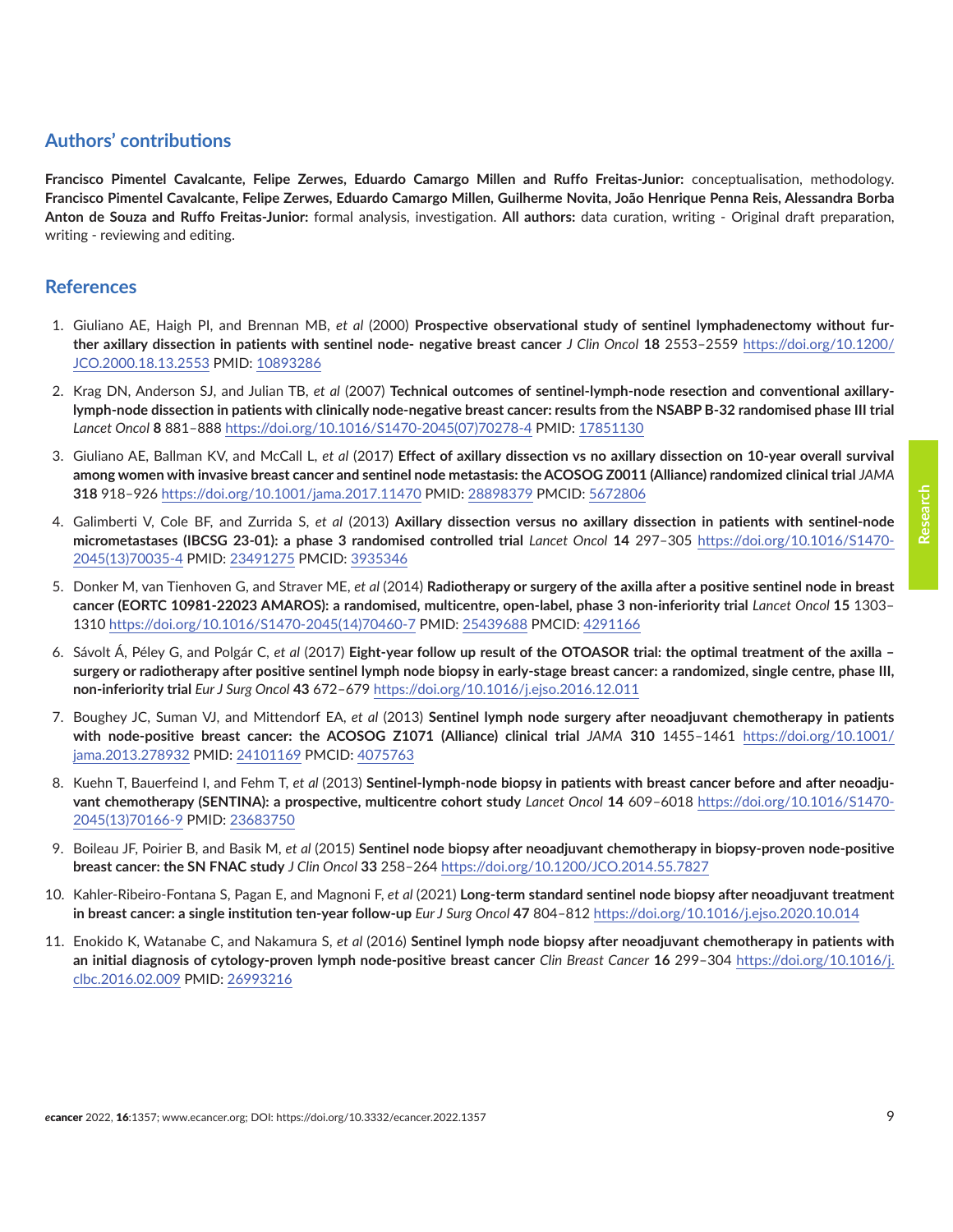- <span id="page-9-0"></span>12. Boughey J and Alliance for Clinical Trials on Oncology (2021) **Comparison of axillary lymph node dissection with axillary radiation for patients with node-positive breast cancer treated with chemotherapy** [\[https://clinicaltrials.gov/ct2/show/NCT01901094](https://clinicaltrials.gov/ct2/show/NCT01901094)]
- 13. Mamounas EP, Bandos H, and White JR, *et al* (2019) **NRG oncology/NSABP B-51/RTOG 1304: phase III trial to determine if chest wall and regional nodal radiotherapy (CWRNRT) post mastectomy (Mx) or the addition of RNRT to whole breast RT post breastconserving surgery (BCS) reduces invasive breast cancer recurrence-free interval (IBCR-FI) in patients (pts) with pathologically positive axillary (PPAx) nodes who are ypN0 after neoadjuvant chemotherapy (NC)** *J Clin Oncol* **37**(Suppl. 15) TPS600 [https://doi.org/10.1200/](https://doi.org/10.1200/JCO.2019.37.15_suppl.TPS600) [JCO.2019.37.15\\_suppl.TPS600](https://doi.org/10.1200/JCO.2019.37.15_suppl.TPS600)
- 14. Brackstone M, Baldassarre FG, and Perera FE, *et al* (2021) **Management of the axilla in early-stage breast cancer: Ontario Health (Cancer Care Ontario) and ASCO Guideline** *J Clin Oncol* **39** 3056–3082 <https://doi.org/10.1200/JCO.21.00934> PMID: [34279999](http://www.ncbi.nlm.nih.gov/pubmed/34279999)
- 15. Kantor O, Pesce C, and Liederbach E, *et al* (2017) **Are the ACOSOG Z0011 trial findings being applied to breast cancer patients undergoing neoadjuvant chemotherapy?** *Breast J* **23** 554–562<https://doi.org/10.1111/tbj.12793> PMID: [28295828](http://www.ncbi.nlm.nih.gov/pubmed/28295828)
- 16. Buzaid AC, Achatz MI, and Amorim GLS, *et al* (2020) **Challenges in the journey of breast cancer patients in Brazil** *Braz J Oncol* **16** 1–10
- 17. Resende HM, Lichtenfels M, and Soares IC, *et al* (2021) **Sentinel lymph node biopsy using single-agent mapping tracer (blue dye) after neoadjuvant chemotherapy in a Brazilian cohort of breast cancer patients. Real world evidence** *Acta Cir Bras* **36** e360608 [https://doi.](https://doi.org/10.1590/acb360608) [org/10.1590/acb360608](https://doi.org/10.1590/acb360608) PMID: [34231654](http://www.ncbi.nlm.nih.gov/pubmed/34231654) PMCID: 8253600
- 18. Weiss A, Cooley V, and Al-Hilli Z, *et al* (2021) **Extrapolation of ACOSOG Z0011 trial results a survey of breast cancer providers** *Breast J* **27** 537–542<https://doi.org/10.1111/tbj.14226> PMID: [33720478](http://www.ncbi.nlm.nih.gov/pubmed/33720478)
- 19. Ling DC, Iarrobino NA, and Champ CE, *et al* (2019) **Regional recurrence rates with or without complete axillary dissection for breast cancer patients with node-positive disease on sentinel lymph node biopsy after neoadjuvant chemotherapy** *Adv Radiat Oncol* **5** 163– 170 <https://doi.org/10.1016/j.adro.2019.09.006>
- 20. Almahariq MF, Levitin R, and Quinn TJ, *et al* (2021) **Omission of axillary lymph node dissection is associated with inferior survival in breast cancer patients with residual N1 nodal disease following neoadjuvant chemotherapy** *Ann Surg Oncol* **28** 930–940 [https://doi.](https://doi.org/10.1245/s10434-020-08928-2) [org/10.1245/s10434-020-08928-2](https://doi.org/10.1245/s10434-020-08928-2)
- 21. Chun JW, Kim J, and Chung IY, *et al* (2021) **Sentinel node biopsy alone for breast cancer patients with residual nodal disease after neoadjuvant chemotherapy** *Sci Rep* **11** 9056 <https://doi.org/10.1038/s41598-021-88442-x>PMID: [33907236](http://www.ncbi.nlm.nih.gov/pubmed/33907236) PMCID: [8079673](http://www.ncbi.nlm.nih.gov/pmc/articles/PMC8079673)
- 22. Moo TA, Edelweiss M, and Hajiyeva S, *et al* (2018) **Is low-volume disease in the sentinel node after neoadjuvant chemotherapy an indication for axillary dissection?** *Ann Surg Oncol* **25** 1488–1494 <https://doi.org/10.1245/s10434-018-6429-2>PMID: [29572705](http://www.ncbi.nlm.nih.gov/pubmed/29572705) PMCID: [5930130](http://www.ncbi.nlm.nih.gov/pmc/articles/PMC5930130)
- 23. Wong SM, Almana N, and Choi J, *et al* (2019) **Prognostic significance of residual axillary nodal micrometastases and isolated tumor cells after neoadjuvant chemotherapy for breast cancer** *Ann Surg Oncol* **26** 3502–3509<https://doi.org/10.1245/s10434-019-07517-2> PMID: [31228134](http://www.ncbi.nlm.nih.gov/pubmed/31228134)
- 24. Moo TA, Pawloski KR, and Flynn J, *et al* (2021) **Is residual nodal disease at axillary dissection associated with tumor subtype in patients with low volume sentinel node metastasis after neoadjuvant chemotherapy?** *Ann Surg Oncol* [https://doi.org/10.1245/s10434-021-](https://doi.org/10.1245/s10434-021-09910-2) [09910-2](https://doi.org/10.1245/s10434-021-09910-2)
- 25. van Nijnatten TJ, Simons JM, and Moossdorff M, *et al* (2017) **Prognosis of residual axillary disease after neoadjuvant chemotherapy in clinically node-positive breast cancer patients: isolated tumor cells and micrometastases carry a better prognosis than macrometastases** *Breast Cancer Res Treat* **163** 159–166<https://doi.org/10.1007/s10549-017-4157-0>PMID: [28213782](http://www.ncbi.nlm.nih.gov/pubmed/28213782) PMCID: [5387009](http://www.ncbi.nlm.nih.gov/pmc/articles/PMC5387009)
- 26. Canavese G, Tinterri C, and Carli F, *et al* (2021) **Correlation between outcome and extent of residual disease in the sentinel node after neoadjuvant chemotherapy in clinically fine-needle proven node-positive breast cancer patients** *Eur J Surg Oncol* **47** 1920–1917 <https://doi.org/10.1016/j.ejso.2021.04.039>PMID: [33972144](http://www.ncbi.nlm.nih.gov/pubmed/33972144)